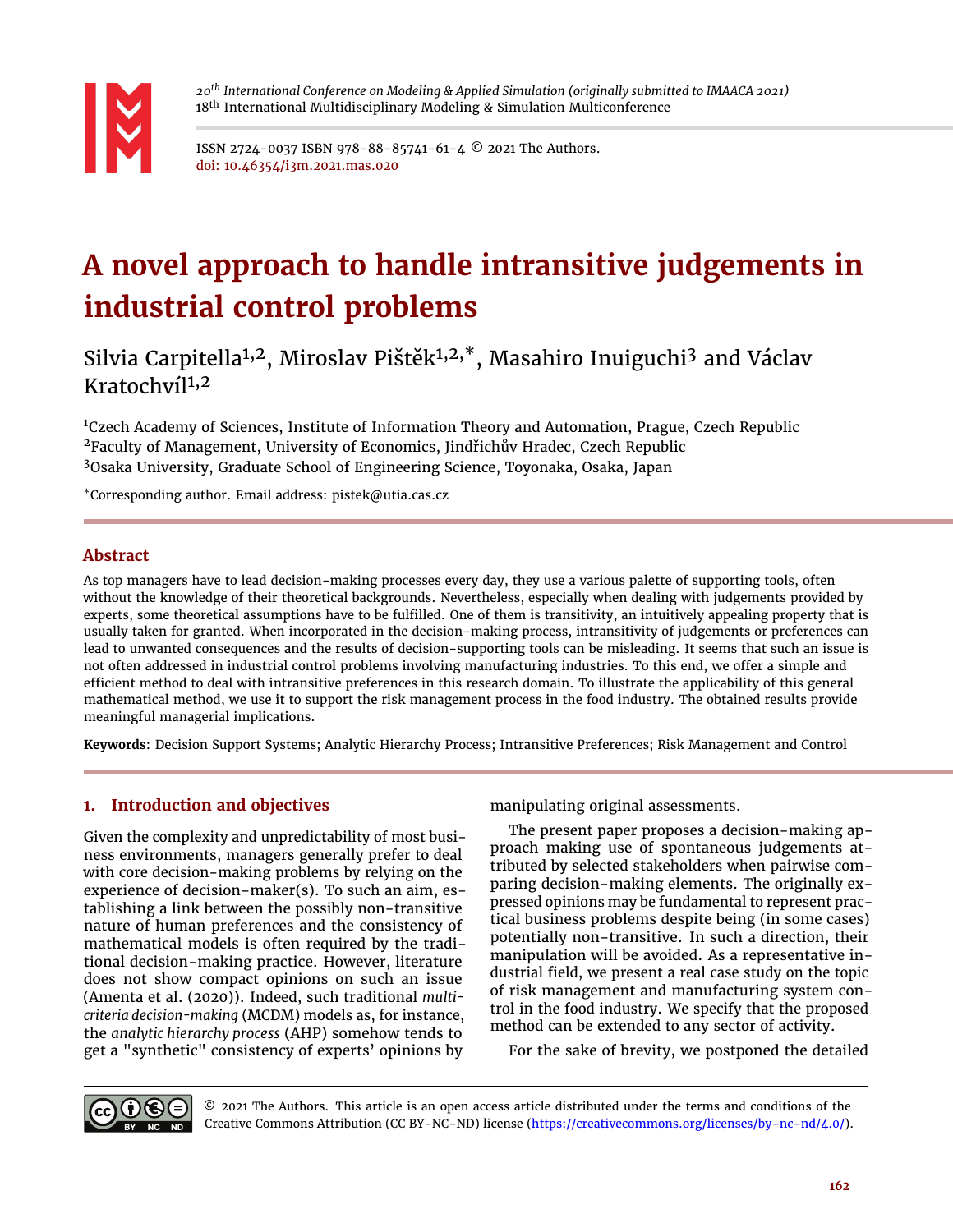theoretical analysis of the proposed method to another, preferably journal, article.

The present paper is organized as follows. The next Section 2 reports the literature review, while section 3 describes the methodological approach proposed to handle the inconsistency of judgements. Section 4 shows a real-world case study of industrial reality. In particular, a real problem on risk management in the food industrial sector is dealt with to test the validity of our method and its applicability to practical problems.

## **2. State of art**

MCDM methods enable decision-makers to establish which solution (or which set of alternatives) represents the best trade-off according to differently weighted evaluation criteria referring to such practical aspects as, for instance, safety & security, cost, productivity, and so on. Among the plethora of existing methods, the literature agrees on considering the AHP as one of the most popular. The AHP is based on the concept of pairwise comparisons between pairs of elements expressed by a decision-making team [\(Dong and Cooper,](#page-6-1) [2016\)](#page-6-1), or maybe, by a single expert in the field of interest, in the form of linguistic variables [\(Franek and Kresta,](#page-6-2) [2014\)](#page-6-2). judgements of pairwise comparisons have to be collected and aggregated into input matrices, called *pairwise comparison matrices* (PCMs) - see [Grzybowski](#page-6-3) [and Starczewski](#page-6-3) [\(2020\)](#page-6-3). PCMs will be mathematically manipulated to obtain the vector of weights reflecing the degrees of importance or priorities of the involved elements, the last ones being eventually ranked based on the calculated weights [\(Liu et al.](#page-6-4)  $(2020)$ ). The final ranking well represents evaluations of the expert(s) given an additional assumption of consistency, that may be easily verified mathematically. The key aspect of the AHP is indeed consistency of pairwise comparisons attributed by experts, what directly influence the quality of final decisions [\(Hsieh et al.](#page-6-5) [\(2018\)](#page-6-5)).

However, this normative position of the AHP may, sometimes, be a limiting factor. Indeed, one may easily design decision-making problems leading directly to inconsistent PCMs. This corresponds well to current discussion in the domain of the *expected utility theory* (EUT), introduced in [Von Neumann and Morgenstern](#page-7-0) [\(1953\)](#page-7-0), where many systematic violations of the basic assumptions, see e.g. [Tversky](#page-7-1) [\(1969\)](#page-7-1), motivated the development of alternative decision-making theories, such as [Fishburn](#page-6-6) [\(1988\)](#page-6-6); [Starmer](#page-7-2) [\(2000\)](#page-7-2); [Machina](#page-6-7) [\(2004\)](#page-6-7). In particular, the axiom of *transitivity* of preferences is not always supported by empirical evidence, see, e.g., [Bar-Hillel and Margalit](#page-6-8) [\(1988\)](#page-6-8); [Butler et al.](#page-6-9) [\(2016\)](#page-6-9). A concise mathematical model of non-transitive decision-making has been proposed in [Kreweras](#page-6-10) [\(1961\)](#page-6-10); [Fishburn](#page-6-11) [\(1982\)](#page-6-11), representing preferences with a skewsymmetric bilinear (SSB) functional. Such theory may deal with inconsistent PCMs seamlessly, therefore it

will be used to transform the above-elicited PCMs into weight vectors. One thus obtains a method converging to a shared choice among various decision-makers that may express their preferences with no additional limitations on their judgements.

Effective risk management and systems control in the industry have to be undertaken and tailored to the specific sector of activity to maximize safety and security for human resources, as a primary objective, but also to optimize activity outcomes in terms of productivity, quality, and cost-effectiveness. The utmost importance of risk-oriented management is then clear [Wu et al.](#page-7-3) [\(2014\)](#page-7-3). However, especially under the current circumstances, having the COVID-19 pandemic strongly impacted industrial business worldwide, enterprises are experiencing many practical difficulties when it comes to the real implementation of risk man-agement plans [Hubbard](#page-6-12) [\(2020\)](#page-6-12). Therefore, offering a structured mathematical approach based on expert experience is important to support companies throughout the optimization of their results.

## **3. Notation and methodology**

Let *k* be a positive integer, we denote  $P(k)$  =  $\left\{ p \in \mathbb{R}^k \colon p \geq 0, \sum_{i=1}^k p_i = 1 \right\}$  the set of all probability distributions having a finite support of cardinality *k*, i.e. all convex combinations of *k* elements. Given a square matrix *X*, we denote its transpose by *X* | . Matrix *X* is *skew-symmetric* if  $X^T = -X$ . A square matrix with positive entries obtained from comparisons between certain attributes following a predefined scale is a *pairwise comparison matrix* (PCM). In detail, the entries of a generic PCM are numerical values translating linguistic judgments of preference between pairs of decisionmaking elements, i.e. criteria, sub-criteria or alternatives. A PCM matrix *X* of order *k* is *reciprocal*,  $X \in \mathcal{R}(k)$ , if  $x_{ji} = 1/x_{ij}$  for all  $i, j = 1, \ldots, k$ , and *homogeneous* if  $x_{ii} = 1$  for all  $i = 1, ..., k$ . A reciprocal matrix  $X \in \mathcal{R}(k)$ is *consistent* with a weight vector  $w \in \mathcal{P}(k)$  if w reflects the priorities expressed by elements of *X* in such a way that  $x_{ij} = w_i/w_j$  for all  $i, j = 1, \ldots, k$ .

For a (binary) relation  $\succ$  defined on a set *S*, an element  $s \in S$  is a *maximal element* of *S* with respect to  $\succ$  if set {*q* ∈ *S* : *q*  $\succ$  *s*} is empty. We say that  $\succ$  is *asymmetric* if  $p \succ q$  implies  $q \not\vdash p$  for all  $p, q \in S$ , and  $\triangleright$  is *transitive* if  $p \triangleright q$  and  $q \triangleright r$  implies  $p \triangleright r$  for all  $p, q, r \in S$ . Further, we assume that *S* is  $P(k)$ . If there is a skew-symmetric matrix *X* that represents relation  $\succ$ on set  $P(k)$  as follows:

 $p \succ q \iff p^{\intercal} Xq > 0 \text{ for all } p, q \in \mathcal{P}(k),$ 

we say that matrix *X* is *skew-symmetric bi-linear* (SSB) *representation* of  $\succ$ , see e.g. [Fishburn](#page-6-6) [\(1988\)](#page-6-6); [Pištěk](#page-6-13) [\(2018,](#page-6-13) [2019\)](#page-6-14). A relation admitting a SSB representation will further be called *SSB preference relation*. Note that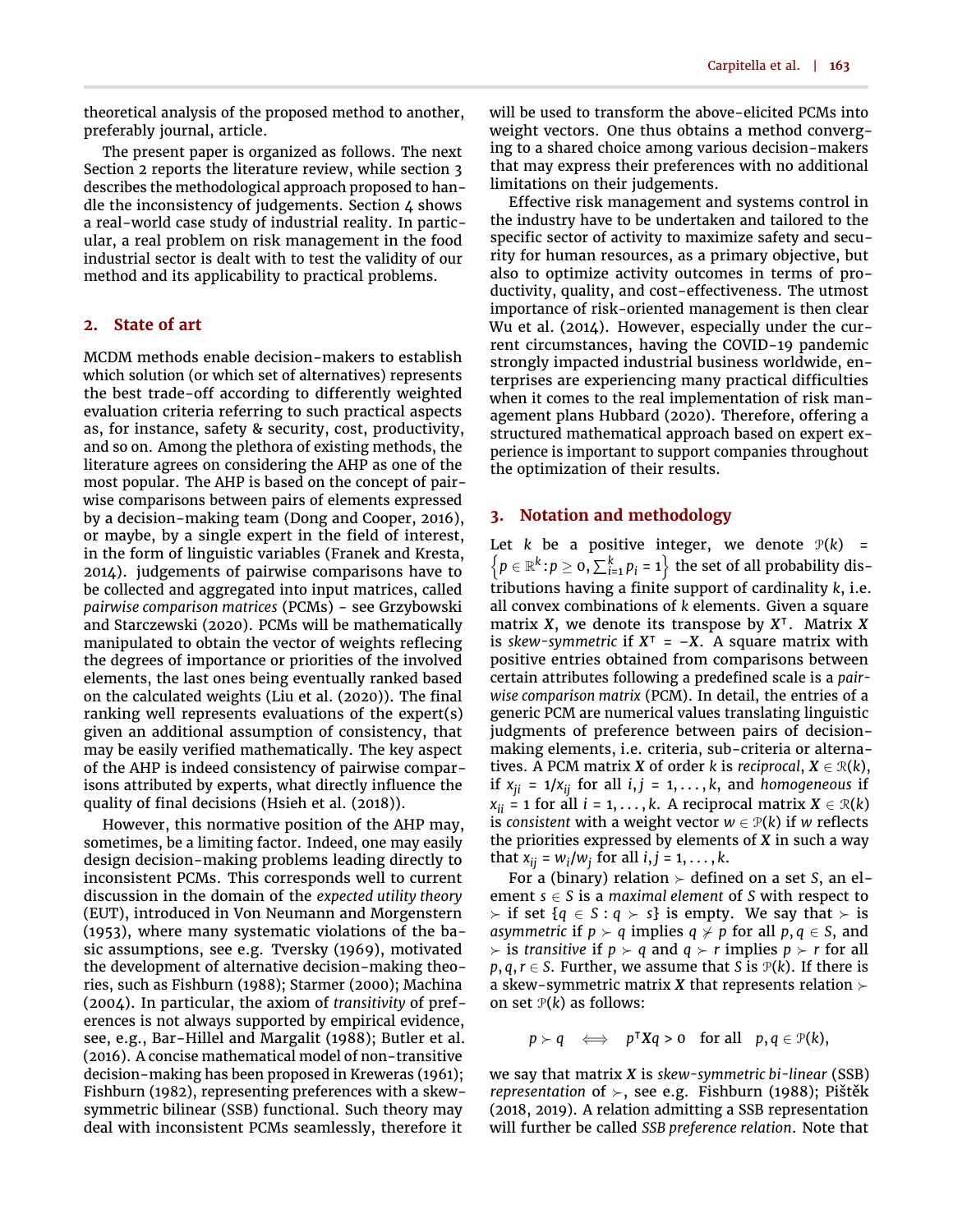such a (preference) relation  $\succ$  on  $\mathcal{P}(k)$  is asymmetric, but not necessarily transitive.

Finally, for a decision-making problem with *m* criteria {*c*1, *c*2, . . . , *cm*} and *n* options {*o*1, *o*2, . . . , *on*}, let us consider pairwise comparison matrices *A*, *B* (*l*) , *l* = 1, ..., *m*, where  $A \in \mathcal{R}(m)$  with  $a_{ij} > 0$  is a PCM representing the importance of different criteria.  $B^{(l)} \in \mathcal{R}(n)$ with  $b_{ij}^{(l)}$  > 0 is expressing the degree of preference of option *o<sup>i</sup>* over option *o<sup>j</sup>* with respect to *l*-th criterion,  $l \in \{1, \ldots, m\}.$ 

**Example** (Leader example)**.** *Let us consider a decisionmaking problem with n* = 3 *alternatives and m* = 4 *evaluation criteria. We will use the "Tom, Dick, and Harry" example that is described by [Wikipedia contributors](#page-7-4) [\(2020\)](#page-7-4). This example introduces the real situation in choosing a leader for a company whose founder is about to retire. There are three competing candidates (Tom, Dick, and Harry) and four criteria (Age, Charisma, Education, Experience) for choosing the most suitable candidate. Criteria are pairwise compared and the related judgements of preference aij are collected in the following input matrix A:*

<span id="page-2-0"></span>**Table 1.** *A*: criteria pairwise comparison. Note that the vector of criteria weights for matrix *A* calculated using the standard AHP-based way reads **w** = [0.0559, 0.2699, 0.1266, 0.5476]<sup>T</sup> .

|            | Age | Charisma | Education | Experience | CR |
|------------|-----|----------|-----------|------------|----|
| Age        |     | 1/5      |           |            |    |
| Charisma   |     |          |           |            |    |
| Education  |     | 1/3      |           | 174        |    |
| Experience |     |          |           |            |    |

*Element aij of matrix A is the measure of preference of the item in row i when compared to the item in column j. Note* that just  $\frac{m(m-1)}{2}$  judgements need to be elicited (recall m = 4 *in this case).*

*Similarly, we can evaluate the preference of each candidate with respect to a given criterion. We will denote respec*tive preference matrices as  $\textbf{B}^{(l)}$  where l  $\in$  {1, 2, 3, 4}*.* 

<span id="page-2-1"></span>**Table 2.** *B* (*l*) : alternative pairwise comparison in each criterion **(a)**  $B^{(1)}$ : Age **(b)**  $B^{(2)}$ : Charisma

|                           | Tom | Dick | Harry | CR      |                            | Tom | Dick | Harry | CR      |
|---------------------------|-----|------|-------|---------|----------------------------|-----|------|-------|---------|
| Tom                       | 1   | 1/3  | 5     |         | Tom                        |     | 5    | 9     |         |
| Dick                      |     |      | 9     | 0.02795 | Dick                       | 1/5 |      | 4     | 0.06852 |
| Harry                     | 1/5 | 1/9  |       |         | Harry                      | 1/9 | 1/4  |       |         |
| (c) $B^{(3)}$ : Education |     |      |       |         | (d) $B^{(4)}$ : Experience |     |      |       |         |
|                           | Tom | Dick | Harry | CR      |                            | Tom | Dick | Harry | CR      |
| Tom                       |     | 3    | 1/5   |         | Tom                        |     | 1/4  | 4     |         |
| Dick                      | 1/3 |      | 1/7   | 0.06239 | Dick                       | 4   |      | 9     | 0.03548 |
| Harry                     |     |      | 1     |         | Harry                      | 1/4 | 1/9  |       |         |

The AHP provides a measure of consistency using

the so-called *consistency ratio CR*:

$$
CR = \frac{CI}{RI},\tag{1}
$$

with *CI* being the *consistency index*, and *RI* being the *random index*. *RI* values correspond to average consistencies of randomly generated matrices, provided by [Saaty](#page-7-5) [\(2000\)](#page-7-5). For a matrix of order k, *CI* is defined as:

$$
CI = \frac{\lambda_{max} - k}{k - 1},
$$
 (2)

λ*max* being the unique largest eigenvalue of the matrix that gives the Perron eigenvector as an estimate of the weight (or priority) vector. Average consistencies (*RI* values) of randomly generated matrices are provided by [Saaty](#page-7-5) [\(2000\)](#page-7-5). The *CR* value has to be lower than a defined threshold for assuring the quality of pairwise comparisons. A  $CR \leq 0.1$  generally implies acceptable consistency, being the threshold value even lower for smaller size matrices. One may verify that matrices *A* and B<sup>(1)</sup> in the Leader example are consistent enough to be treated by the standard AHP approach. However, consistency conditions are not met for the vast majority of practical problems. This will be the case of the realworld problem in the case study, see Section [4.](#page-4-0)

#### **3.1. Aggregated preference matrix**

We assume that the pairwise comparison of criteria represented by matrix *A* is consistent (to a high-enough degree), thus we may compute the vector of evaluation criteria weights,  $w \in \mathcal{P}(m)$ , in the standard AHP-way. Alternatively, vector **w** may be also given directly by experts, cf. the case study in Section 4. However, in our problem setting, this is not assumed for matrices *B* (*l*) , *l* = 1, ..., *k*, representing the evaluation of options by individual criteria. Trying to represent *B* (*l*) ∈ P(*n*) by a vector of weights may thus lead to high information loss. To avoid this issue, we combine matrices *B* (*l*) into a PCM matrix called *aggregated preference matrix*  $P \in \mathcal{R}(n)$  employing also the weight vector of evaluation criteria *w*.

As underlined by [Blagojevic et al.](#page-6-15) [\(2016\)](#page-6-15), there are various possible procedures for aggregating judgements of pairwise comparisons and obtaining matrix *P*. The most common is the aggregation of individual judgements and the aggregation of individual weights [Abel](#page-6-16) [et al.](#page-6-16) [\(2015\)](#page-6-16); [Ramanathan and Ganesh](#page-7-6) [\(1994\)](#page-7-6), but also models based on consensus convergence [Lehrer and](#page-6-17) [Wagner](#page-6-17) [\(2012\)](#page-6-17) and 'soft' consensus computations [Wu](#page-7-7) [and Xu](#page-7-7) [\(2012\)](#page-7-7) have been applied. We use an elementwise (weighted) geometric mean of matrices *B* (*l*) , i.e.,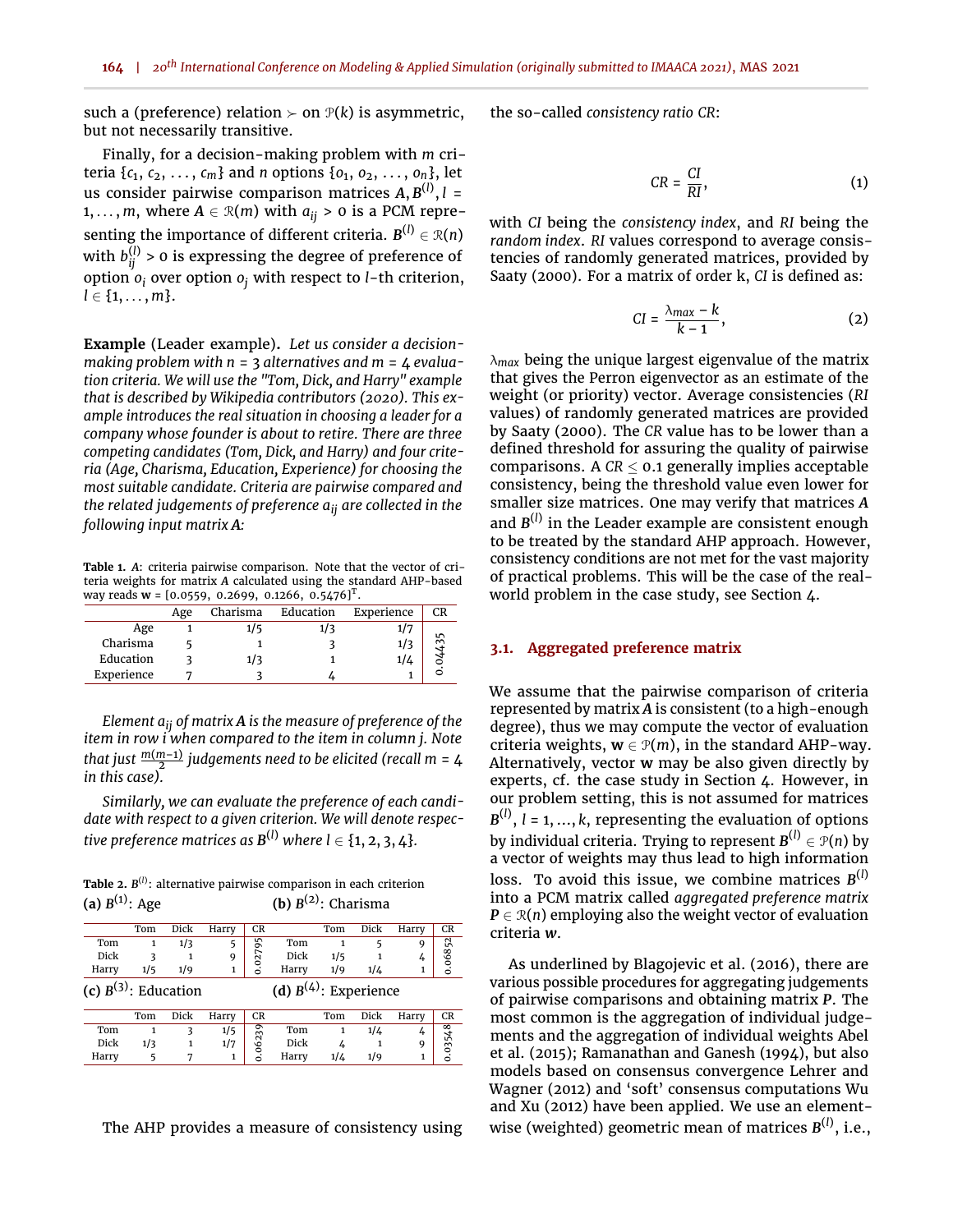$P = (p_{ii})$  is composed of:

<span id="page-3-0"></span>
$$
p_{ij} = \prod_l b_{ij}^{(l)}^{W_l}, \ i, j \in \{1, 2, ..., k\},
$$
 (3)

where  $w_l \ge 0$ ,  $l = 1, 2, ..., m$  such that  $\sum_l w_l = 1$  are criteria weights obtained from matrix *A*. Let us highlight that both product  $\prod$  and power (*B*)<sup>*w*</sup> in [\(3\)](#page-3-0) are performed element wise. Note that aggregated preference matrix *P* is reciprocal.

**Example** (Continuation of the Leader example)**.** *Note that in case of matrices A*, *B* (*l*) *from the Leader Example, as defined in Tables [1](#page-2-0) and [2,](#page-2-1) respectively, matrix P can be found in Table [3.](#page-3-1)*

<span id="page-3-1"></span>**Table 3.** Aggregated preference matrix *P* for the Leader example (with the numbers rounded to three decimal places), computed from [\(3\)](#page-3-0) using vector **w** derived from matrix *A* in the standard AHP-way, see Table [1,](#page-2-0) and matrices *B* (*l*) from Table [2.](#page-2-1)

|       | Tom   | Dick  | Harry |
|-------|-------|-------|-------|
| Tom   |       | 0.836 | 2.231 |
| Dick  | 1.196 |       | 2.654 |
| Harry | 0.448 | 0.377 |       |

#### **3.2. Skew-symmetric bi-linear representation of preferences**

Let *k* be a positive integer and  $\geq$  be a (preference) relation on  $P(k)$ . From the perspective of the EUT, preference relation  $\succ$  is rational if and only if it may be represented by a linear functional on  $P(k)$ , i.e. there has to exist  $x \in \mathcal{P}(k)$  such that

$$
p \succ q \quad \Longleftrightarrow \quad x^{\mathsf{T}} p > x^{\mathsf{T}} q \quad \text{for all} \quad p, q \in \mathcal{P}(k).
$$

Such a representation may not account for possible intransitives of individual preferences. To this end the theory of the SSB representation of preferences has been proposed [Fishburn](#page-6-11) [\(1982\)](#page-6-11). Let an asymmetric matrix *X* be a SSB representation of  $\succ$ , that is

 $p \succ q \iff p^{\top} X q > 0 \text{ for all } p, q \in \mathcal{P}(k).$ 

For such a general *X* one may easily find examples of  $p, q, r \in \mathcal{P}(k)$  such that  $p \succ q, q \succ r$ , and  $r \succ p$ . This seems to be an insurmountable obstacle for decisionmaking. However, the well-known Minimax Theorem, see, e.g., [Von Neumann and Morgenstern](#page-7-0) [\(1953\)](#page-7-0), implies that there is a maximal element  $s \in \mathcal{P}(k)$  such that  $s \succ q$ ,  $s \succ p$ , and  $s \succ r$ .

**Theorem 3.1.** Let  $\succ$  be a preference relation on  $\mathcal{P}(k)$  that has *a SSB representation, then there exists a maximal element of*  $\mathcal{P}(k)$  *w.r.t.*  $\succ$ .

Recall that elements *xij* of *X* are proportional to the scale of preference of alternative *i* over *j*. Thus, for any  $p, q \in \mathcal{P}(k)$ , one may evaluate the probability vector of *p* yielding a more preferred outcome than *q* by *p* <sup>|</sup>*Xq*. This gives a clear interpretation to the maximal element  $\mathbf{s} \in \mathcal{P}(k)$ : satisfying  $\mathbf{s}^\intercal X q \geq 0$  for all  $q \in \mathcal{P}(k)$ , element *s* yields a more preferred outcome more (or equally) likely than any other probability vector in  $P(k)$ . This condition can be equivalently stated as

<span id="page-3-2"></span>
$$
Xs\leq 0 \qquad \qquad (4)
$$

using skew-symmetry of *X*. To get the solution of [\(4\)](#page-3-2), one can easily employ the methods of polyhedral geometry.

#### **3.3. New approach to treat inconsistency in pairwise comparisons**

By applying the tools introduced above, we will obtain a new method that can handle the possible inconsistency of experts' judgements well (note, however, that from the perspective of the SSB representation, the AHPinconsistency is, actually, not an inconsistency).

Let  $P \in \mathcal{R}(n)$  be the aggregated preference matrix *P* given by [\(3\)](#page-3-0) . To apply the theory of the SSB representation, one needs a skew-symmetric matrix *X* such that *xij*, if positive, represents the scale of preference of *i* over *j*. One may come with many ways how to transform aggregated preference matrix *P* into an SSB matrix; we propose to use an element-wise logarithm  $X = \log P$  to this end. Indeed, such a matrix is skew-symmetric using reciprocity of *P*, the sign of *xij* indicates if *i* is preferred to *j* or vice versa, and the absolute value of *xij* corresponds to the scale of such a preference.

The maximal preferred element with respect to such a matrix will be called the final distribution of preference, and denoted by  $\zeta \in \mathcal{P}(n)$ . By using [\(4\)](#page-3-2), vector  $\zeta$  satisfies  $(\log P)\zeta \leq 0$ , and so all final distributions of preference form a non-empty polyhedron determined by

<span id="page-3-3"></span>
$$
(\log P) \zeta \le 0, \zeta \ge 0, \sum_{i=1}^{n} \zeta_i = 1.
$$
 (5)

Let us recall that such  $\zeta \in \mathcal{P}(n)$  leads to a more preferred outcome with higher (or equal) probability than any other probability distribution in  $P(n)$ . The whole procedure has been summarised through the flowchart of Figure [1.](#page-4-1)

**Example** (Continuation of the Leader example)**.** *To illustrate the fact that* log *P is an SSB matrix, let us apply the element-wise* log *transformation to matrix P of Table [3.](#page-3-1) We obtain a matrix* log *P shown in Table [4.](#page-4-2)*

*The final distribution of preference ζ calculated by solving the problem from polyhedral geometry [\(5\)](#page-3-3) is shown in Table [5;](#page-4-3) note that for the given matrix P it is unique.*

The final distribution of preference  $\zeta \in \mathcal{P}(n)$  deter-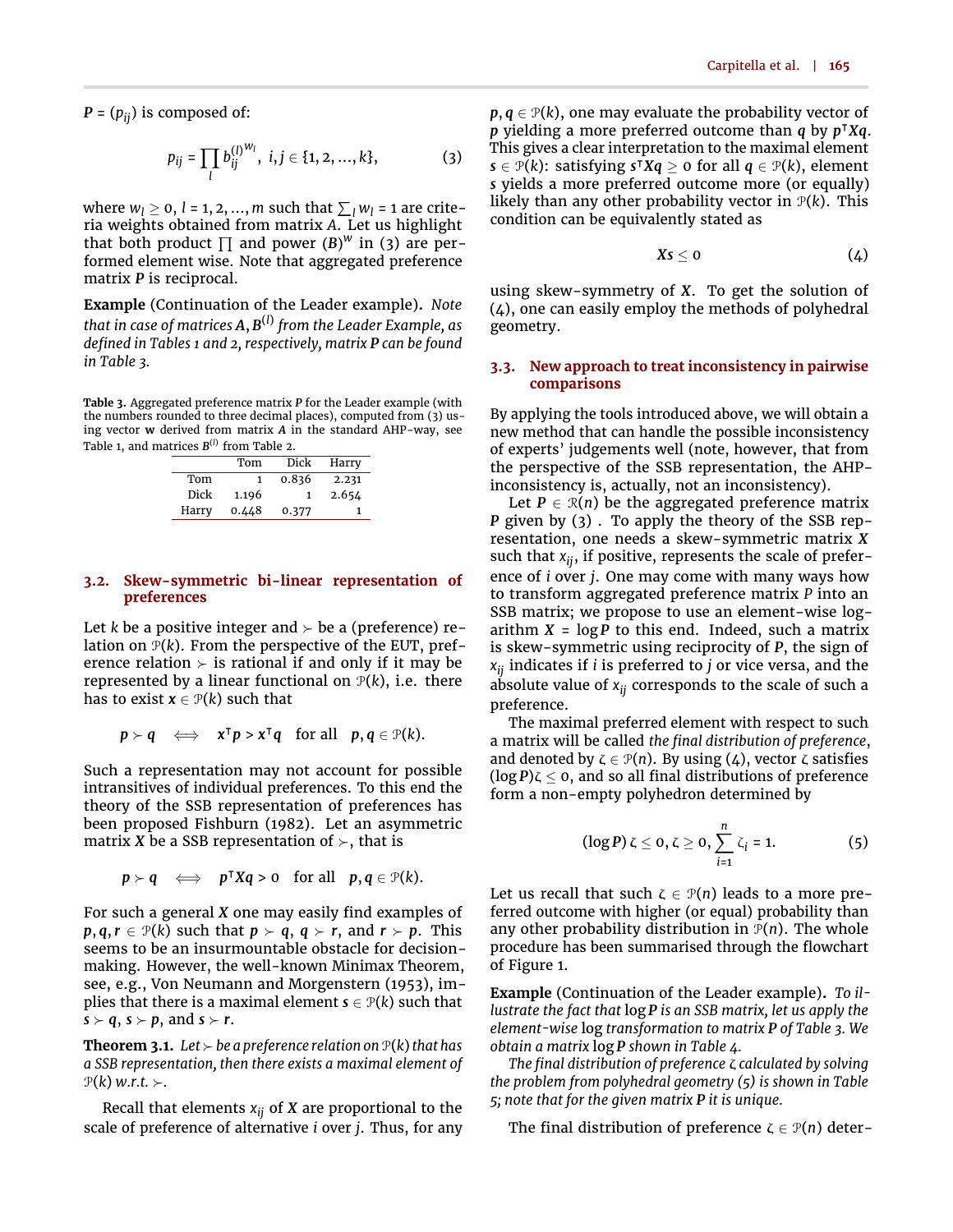<span id="page-4-1"></span>

**Figure 1.** Flowchart summarising the proposed procedure

<span id="page-4-2"></span>**Table 4.** log *P* - an SSB matrix

|       | Tom      | Dick     | Harry |
|-------|----------|----------|-------|
| Tom   | 0        | $-0.179$ | 0.802 |
| Dick  | 0.179    | 0        | 0.976 |
| Harry | $-0.802$ | $-0.976$ | 0     |

mined by [\(5\)](#page-3-3) often has many zero elements, see, e.g. the solution of the Leader example in Table [5.](#page-4-3) Thus, ζ indicates well which element of  $P(n)$  leads to the best choice more (or equally) likely than any other, but it may not be reasonably used to rank all alternatives. To this end one may evaluate *pair-wise degree of preference* of  $ζ$ , defined by

$$
\pi = P^{\mathsf{T}} \zeta. \tag{6}
$$

For any  $i = 1, ..., n$  value  $\pi_i$  corresponds to the (expected) degree of preference of ζ over an option *i* that is measured on the Saaty's scale. By using [\(5\)](#page-3-3) and skew-symmetry of  $\log P$  we have  $(\log P)^{\intercal} \zeta \geq 0$ , leading to  $\pi_i \geq 1$  due to Jensen iequality. This corresponds well to the fact that  $\zeta$  is optimal.

**Example** (Continuation of the Leader example)**.** *Having matrix P, the pair-wise degree of preference* π *is shown in Table [6.](#page-4-4)*

The values 1.196 and 2.654 in Table [6](#page-4-4) mean that Dick is preferred 1.196 times more than Tom and 2.654 times than Harry in the holistic evaluation.

#### <span id="page-4-0"></span>**4. Case study**

The present case study deals with the topic of risk management and system control in the food industrial sector. In detail, we propose a structured way to prioritize interventions of risk management aimed at

<span id="page-4-3"></span>

|  |  |  | <b>Table 5.</b> The final distribution of preference $\zeta$ |  |
|--|--|--|--------------------------------------------------------------|--|
|  |  |  |                                                              |  |

|  | $\overline{U}$ |
|--|----------------|
|  |                |

<span id="page-4-4"></span>**Table 6.** The pair-wise degree of preference  $\pi$ .

| Tom   | Dick | Harry |
|-------|------|-------|
| 1.196 |      | 2.654 |

guaranteeing the safety of operators working with a core subsystem belonging to the packaging plant of a food company. The company is located in Italy and is deputed to the production, packaging, and commercialization of marine salt for alimentary use. The core subsystem of the mentioned industrial plant represents one of the packaging lines to where marine salt is routed upon the production stage, to be packed as a finite product and got ready for being dispatched and/or stored in the industrial warehouse. The subsystem is made of five main machines that are: cartoning machine, bundler, shrink-wrapped, palletizer, wrapping machine. Six interventions represent the set of options  $(o_n, n = 1, \ldots, 6)$  of the decision-making problem. They aim to deal with three relevant types of risks connected with the use of the machines belonging to the analyzed subsystem. Main risks had been identified during the previous risk assessment stage. They are: 1. physical and mechanical risks; 2. tripping, entanglement, and falling risks; 3. postural and ergonomic risks. Related interventions aim to potentiate system control and are summarized in Table [7.](#page-5-0) Their ranking will support to prioritize their implementation. This procedure will constitute an important part of the risk management plan incorporating procedures and best practices aiming at facing uncertainty characterizing current times, strongly affected by the COVID-19 pandemic.

Interventions are going to be evaluated under four criteria, that are:  $c_1$  safety and security,  $c_2$  cost,  $c_3$  productivity, and  $c_4$  hygiene. Criterion  $c_1$  refers to safety of human resources as wells as to the plant's adherence to the regulations in force. Criterion  $c_2$  refers to the implementation of interventions as well as to the potential occurrence of plant shutdown. Criterion  $c_3$  is related to the fulfillment of production standards and system availability. Criterion  $c_4$  lastly evaluates the respect of hygiene conditions for personnel and plant sanitation according to the HACCP manual and to the COVID-19 protocol in force [\(Iavicoli et al.](#page-6-18) [\(2020\)](#page-6-18)). The described criteria have been attributed diverse importance to eventually rank the six interventions. In such a direction, the following numerical weights have been established by collecting judgments of pairwise comparisons within the company and, in particular, from stakeholders familiar with the process under analysis: **w** = [0.399, 0.116, 0.070, 0.415]. This indicates the maximum prominence of such aspects as hygiene and security. It is clear indeed as these aspects are considered as being much more important than cost and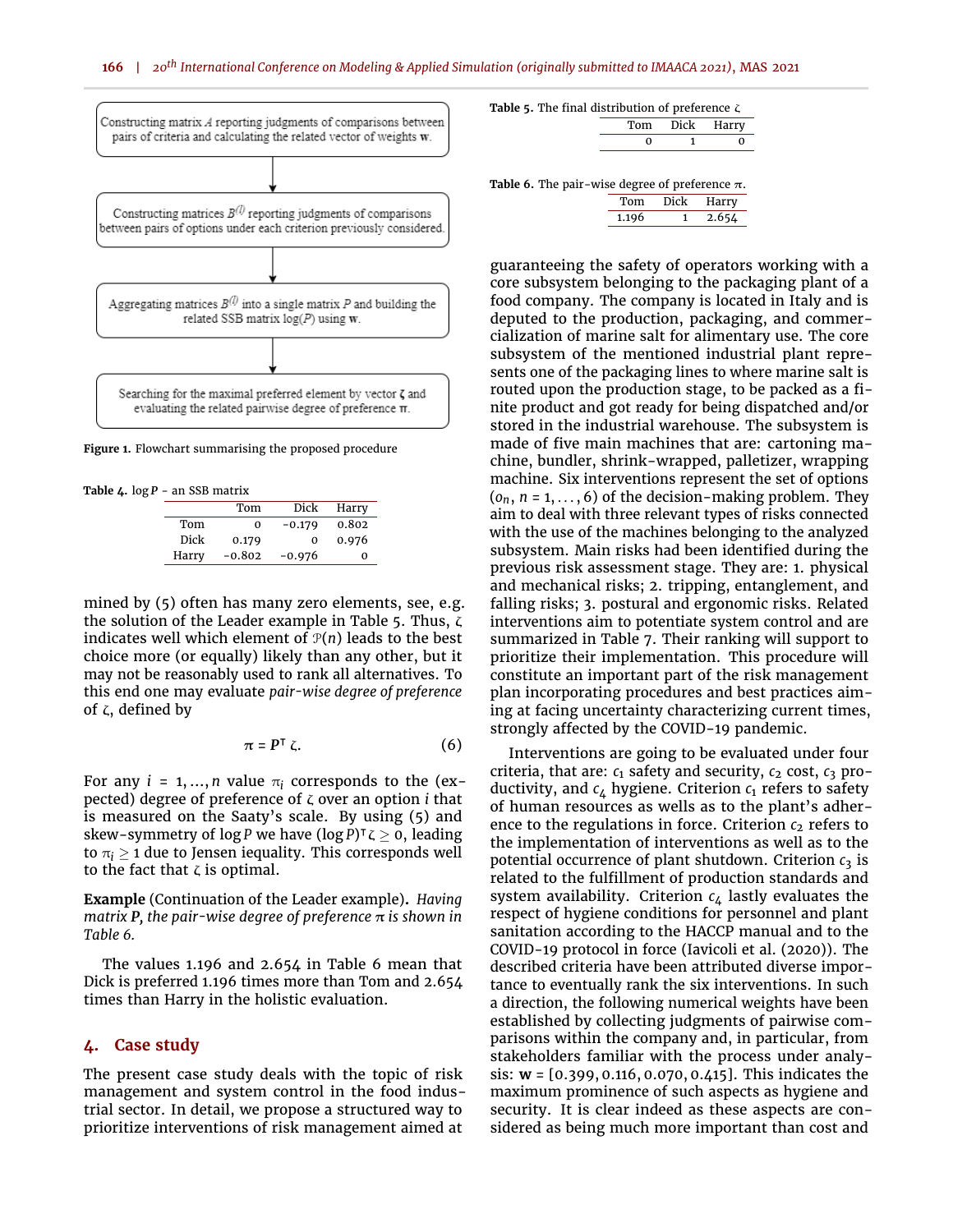<span id="page-5-0"></span>

| <b>Table 7.</b> Risk management interventions to be prioritised |  |  |  |
|-----------------------------------------------------------------|--|--|--|
|-----------------------------------------------------------------|--|--|--|

| ID code        | Intervention description                                   |
|----------------|------------------------------------------------------------|
| O <sub>1</sub> | Implementing a semi-automatic lubrication system for       |
|                | those equipment requiring grease on a periodic basis by    |
|                | permanent installation of electro-mechanical grease dis-   |
|                | pensers with possibility for manual pumping.               |
| 0 <sub>2</sub> | Contracting a specialized external company for regular     |
|                | preventive maintenance of electrical equipment as well     |
|                | as periodic arrangements for necessary settings and nor-   |
|                | malization operations on the operating machines.           |
| 0 <sub>3</sub> | Improving aspects related to emergency management by       |
|                | simulating several types of industrial plant accidents and |
|                | sharing information with human resources at any level of   |
|                | the hierarchy structure of the company.                    |
| 0 <sub>4</sub> | Implementing, where possible, a program of equipment       |
|                | lockout aimed at minimizing the contact with operators     |
|                | during periodic activities of power supplies control on    |
|                | each work section and machine shutdown components.         |
| 0 <sub>5</sub> | Optimising the control process of power supply by re-      |
|                | viewing the number of compressors in operation and by      |
|                | managing their control settings through personnel ade-     |
|                | quately trained on the compressed air supply side.         |
| 0 <sub>6</sub> | Increasing the frequency of sanitizing interventions on    |
|                | the machines operating in the core subsystem of interest   |
|                | by respecting measures of social distance and adhering     |
|                | to the COVID-19 regulation in force.                       |
|                |                                                            |

productivity for risk management.

The general manager of the company has been asked to provide judgements of comparisons between pairs of options under the four previously weighted criteria. The evaluations are reported in Table [8,](#page-5-1) the last columns giving the values of consistency ratios of comparisons, calculated according to the AHP [\(Saaty](#page-7-8) [\(1977\)](#page-7-8)). We can observe that judgements' consistency is veri fied via AHP just in the first and in the second cases since the remaining *CR* values surpass the threshold of 0.1. This evidence is particularly strong under the third criterion of productivity while judgements are only slightly inconsistent when comparing options under the fourth criterion of hygiene. The list of vectors **v** (*l*) derived from matrices in Table [8](#page-5-1) is in Table [9.](#page-6-19) The matrix of aggregated preferences *P*, calculated by substituting vector **w** above and matrices from Table [8](#page-5-1) into formula [\(3\)](#page-3-0), is shown in Table [10.](#page-6-20)

From the optimal distribution of preference  $\zeta$  in Ta-ble [11](#page-6-21) it is clear that the execution of intervention  $o_6$ should be scheduled, see also the respective degree of preference  $\pi$  in Table [12.](#page-6-22) This intervention aims to optimize all the considered criteria with a particular focus on hygiene, safety, and security aspects, that have been associated with higher weights by means of the AHP application. By exchanging feedback with the management of the company, it emerges indeed the primary importance of minimizing potential infection phenomena that may arise within the workplace deputed to the packaging activity. This would have the twofold objective of protecting people and the business activity

<span id="page-5-1"></span>**Table 8.** Evaluation of options with respect to criteria and *CR* values  $($ a)  $B^{(1)}$ 

|                  | 01 | 0 <sub>2</sub> | 0 <sub>3</sub> | 0 <sub>4</sub> | 0 <sub>5</sub> | 0 <sub>6</sub> | CR |
|------------------|----|----------------|----------------|----------------|----------------|----------------|----|
| 01               |    | $\frac{1}{3}$  | $\frac{1}{2}$  | $\frac{1}{3}$  |                | $\frac{1}{3}$  |    |
| 0 <sub>2</sub>   |    | 1              | 3              | 1              |                |                |    |
| 0 <sub>3</sub>   | 2  | $\frac{1}{3}$  |                | $\frac{1}{3}$  | $\frac{1}{2}$  | $\frac{1}{2}$  | ⌒  |
| 0 <sub>4</sub>   | 3  | 1              | 3              | 1              |                |                |    |
| 0 <sub>5</sub>   |    | 1              | 2              | 1              |                |                |    |
| $\mathfrak{o}_6$ |    |                | 2              |                |                |                |    |

**(b)**  $B^{(2)}$ 

|                | O <sub>1</sub> | 0 <sub>2</sub> | 0 <sub>3</sub> | 0 <sub>4</sub> | 0ς             | 0 <sub>6</sub> | CR |
|----------------|----------------|----------------|----------------|----------------|----------------|----------------|----|
| 01             |                | 2              | 2              | ㅎ              | ≑              |                |    |
| 0 <sub>2</sub> | $\frac{1}{2}$  |                |                | $\frac{1}{2}$  | $\frac{1}{2}$  | ,              |    |
| 03             | $\frac{1}{2}$  | $\overline{z}$ |                | $\frac{1}{3}$  | $\overline{z}$ |                |    |
| 04             | 3              | 2              |                |                |                | 츣              |    |
| Ο5             |                | 2              |                |                |                |                |    |
| 06             |                |                |                | 2              |                |                |    |

 $(c) B<sup>(3)</sup>$ 

|                | O <sub>1</sub> | 0 <sub>2</sub> | 0 <sub>3</sub> | $0_{\Delta}$  | 0 <sub>5</sub> | O <sub>6</sub> | CR    |
|----------------|----------------|----------------|----------------|---------------|----------------|----------------|-------|
| 01             |                |                | 5              |               |                |                |       |
| 0 <sub>2</sub> |                |                |                | $\frac{1}{2}$ | $\frac{1}{2}$  | 4              |       |
| 03             |                |                |                | $\frac{1}{3}$ | $\frac{1}{3}$  |                | 0.178 |
| 04             |                | 2              |                |               |                | 5.             |       |
| 0 <sub>5</sub> |                | 2              |                | $\frac{1}{3}$ |                |                |       |
| 0 <sub>6</sub> |                |                |                |               |                |                |       |

**(d)** *B* (4)

|                | O <sub>1</sub> | 0 <sub>2</sub> | О3             | 0 <sub>4</sub> | O <sub>5</sub> | O <sub>6</sub> | CR              |
|----------------|----------------|----------------|----------------|----------------|----------------|----------------|-----------------|
| 01             |                | 3              | $\overline{2}$ | 1              |                |                |                 |
| 0 <sub>2</sub> | $\frac{1}{2}$  |                | 3              |                |                | $\frac{1}{3}$  |                 |
| $0_3$          | $\frac{1}{2}$  | $\frac{1}{3}$  |                | $\frac{1}{3}$  |                |                | 10 <sup>2</sup> |
| 0 <sub>4</sub> |                |                |                |                |                |                | Ó               |
| 05             |                |                | 3              |                |                |                |                 |
| 0 <sub>6</sub> |                |                |                |                |                |                |                 |

on the whole. Other actions playing an important part in significantly reducing the main risks for workers will consist in upgrading the lubrication system and the emergency management plan. Such interventions as equipment lockout, systems of power supply control and dedicated maintenance of electrical equipment, despite having certainly a positive impact on people safety and company results, will be postponed on time.

### **5. Conclusion**

We introduced a new approach to deal with problems where transitivity of judgements is not granted. Frequently, experts involved in decision-making are not keen to modify their elicited assessment for mathematical reasons. This can be likely the case of complex industrial control problems. By extending the AHP method with the so-called SSB representation of (possibly) intransitive preferences, we considerably extended its applicability, keeping, however, the well-known problem structure of the AHP. The solution uses proven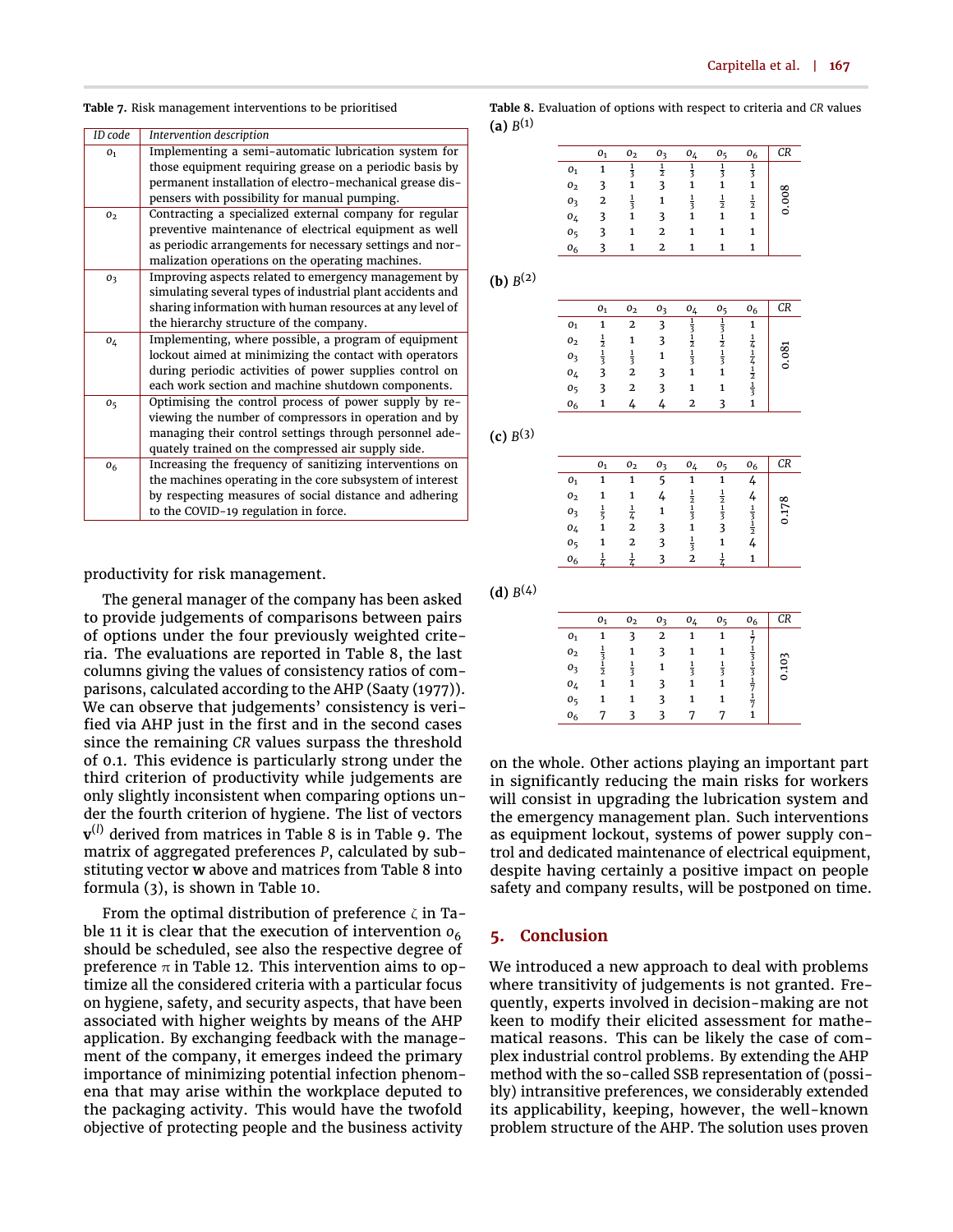<span id="page-6-19"></span>

|  |  |  | <b>Table 9.</b> Matrix V of local weights $\mathbf{v}^{(l)}$ |  |
|--|--|--|--------------------------------------------------------------|--|
|  |  |  |                                                              |  |

|    | C1    | C2    | C3    | c4    |
|----|-------|-------|-------|-------|
| 01 | 0.065 | 0.147 | 0.215 | 0.132 |
| 02 | 0.217 | 0.096 | 0.176 | 0.112 |
| 03 | 0.095 | 0.053 | 0.047 | 0.061 |
| 04 | 0.217 | 0.200 | 0.236 | 0.107 |
| 05 | 0.203 | 0.191 | 0.201 | 0.107 |
| 06 | 0.203 | 0.313 | 0.126 | 0.480 |

<span id="page-6-20"></span>**Table 10.** *P*: Case study

|    | 01    | 02           | 03    | 04    | 05    | 06    |
|----|-------|--------------|-------|-------|-------|-------|
| 01 |       | 1.108        | 1.280 | 0.571 | 0.571 | 0.312 |
| 02 | 0.903 | $\mathbf{1}$ | 3.059 | 0.883 | 0.883 | 0.592 |
| 03 | 0.781 | 0.327        | 1     | 0.333 | 0.392 | 0.380 |
| 04 | 1.752 | 1.132        | ζ     | 1     | 1.077 | 0.389 |
| 05 | 1.752 | 1.132        | 2.552 | 0.928 |       | 0.428 |
| 06 | 3.208 | 1.688        | 2.635 | 2.573 | 2.338 | 1     |

mathematical concepts as polyhedral geometry and linear programming. The proposed approach has been applied to a real-world case study on risk management in the food industry. The goal is to potentiate system control and human safety by relying on original experts' judgments. The following tree actions of risk management have been scheduled as priority interventions: increasing the frequency of sanitizing interventions, implementing a semi-automatic lubrication system and improving aspects related to emergency management. This will have positive influence on enhancing the global level of hygiene, safety and security. A detailed theoretical analysis of the proposed method has been postponed for future research.

## **6. Funding**

This research has been financially supported by grant GAČR no. 19-06569S.

## **References**

- <span id="page-6-16"></span>Abel, E., Mikhailov, L., and Keane, J. (2015). Group aggregation of pairwise comparisons using multiobjective optimization. *Information Sciences*, 322:257– 275.
- <span id="page-6-0"></span>Amenta, P., Lucadamo, A., and Marcarelli, G. (2020). On the transitivity and consistency approximated thresholds of some consistency indices for pairwise comparison matrices. *Information Sciences*, 507:274– 287.
- <span id="page-6-8"></span>Bar-Hillel, M. and Margalit, A. (1988). How vicious are cycles of intransitive choice? *Theory and Decision*, 24(2):119–145.
- <span id="page-6-15"></span>Blagojevic, B., Srdjevic, B., Srdjevic, Z., and Zoranovic, T. (2016). Heuristic aggregation of individual judgments in ahp group decision making using simulated annealing algorithm. *Information Sciences*, 330:260– 273.
- <span id="page-6-9"></span>Butler, D., Pogrebna, G., and Blavatskyy, P. R. (2016).

#### <span id="page-6-21"></span>**Table 11.** The optimal distribution of preference ζ.

<span id="page-6-22"></span>**Table 12.** The pair-wise degree of preference  $\pi$ .

|  | 3.208 1.688 2.635 2.573 2.338 |  |  |
|--|-------------------------------|--|--|

Predictably Intransitive Preferences. *SSRN Electronic Journal*, 13(3):217–236.

- <span id="page-6-1"></span>Dong, Q. and Cooper, O. (2016). A peer-to-peer dynamic adaptive consensus reaching model for the group ahp decision making. *European Journal of Operational Research*, 250(2):521–530.
- <span id="page-6-11"></span>Fishburn, P. C. (1982). Nontransitive measurable utility. *Journal of Mathematical Psychology*, 26(1):31–67.
- <span id="page-6-6"></span>Fishburn, P. C. (1988). *Nonlinear Preferences And Utility Theory*. The Johns Hopkins University Press.
- <span id="page-6-2"></span>Franek, J. and Kresta, A. (2014). Judgment scales and consistency measure in ahp. *Procedia Economics and Finance*, 12:164–173.
- <span id="page-6-3"></span>Grzybowski, A. Z. and Starczewski, T. (2020). New look at the inconsistency analysis in the pairwisecomparisons-based prioritization problems. *Expert Systems with Applications*, page 113549.
- <span id="page-6-5"></span>Hsieh, M.-c., Wang, E. M.-y., Lee, W.-c., Li, L.-w., Hsieh, C.-y., Tsai, W., Wang, C.-p., Huang, J.-l., and Liu, T.-c. (2018). Application of hfacs, fuzzy topsis, and ahp for identifying important human error factors in emergency departments in taiwan. *International Journal of Industrial Ergonomics*, 67:171– 179.
- <span id="page-6-12"></span>Hubbard, D. W. (2020). *The failure of risk management: Why it's broken and how to fix it. John Wiley & Sons.*
- <span id="page-6-18"></span>Iavicoli, S., Boccuni, F., Buresti, G., Gagliardi, D., Persechino, B., Rondinone, B., and Valenti, A. (2020). Documento tecnico sulla possibile rimodulazione delle misure di contenimento del contagio da sarscov-2 nei luoghi di lavoro e strategie di prevenzione.
- <span id="page-6-10"></span>Kreweras, G. (1961). Sur une possibilite de rationaliser les intransitivites. *La Decision,Colloques Internationaux du CNRS, Paris*, pages 27–32.
- <span id="page-6-17"></span>Lehrer, K. and Wagner, C. (2012). *Rational consensus in science and society: A philosophical and mathematical study*, volume 24. Springer Science & Business Media.
- <span id="page-6-4"></span>Liu, F., Zhang, J.-W., Zhang, W.-G., and Pedrycz, W. (2020). Decision making with a sequential modeling of pairwise comparison process. *Knowledge-Based Systems*, page 105642.
- <span id="page-6-7"></span>Machina, M. J. (2004). Nonexpected Utility Theory. In Teugels, J. L. and Sundt, B., editors, *Encyclopedia of Actuarial Science*, volume 2, pages 1173–1179. John Wiley & Sons, Ltd, Chichester, UK.
- <span id="page-6-13"></span>Pištěk, M. (2018). Continuous SSB representation of preferences. *Journal of Mathematical Economics*, 77:59– 65.
- <span id="page-6-14"></span>Pištěk, M. (2019). SSB representation of preferences: